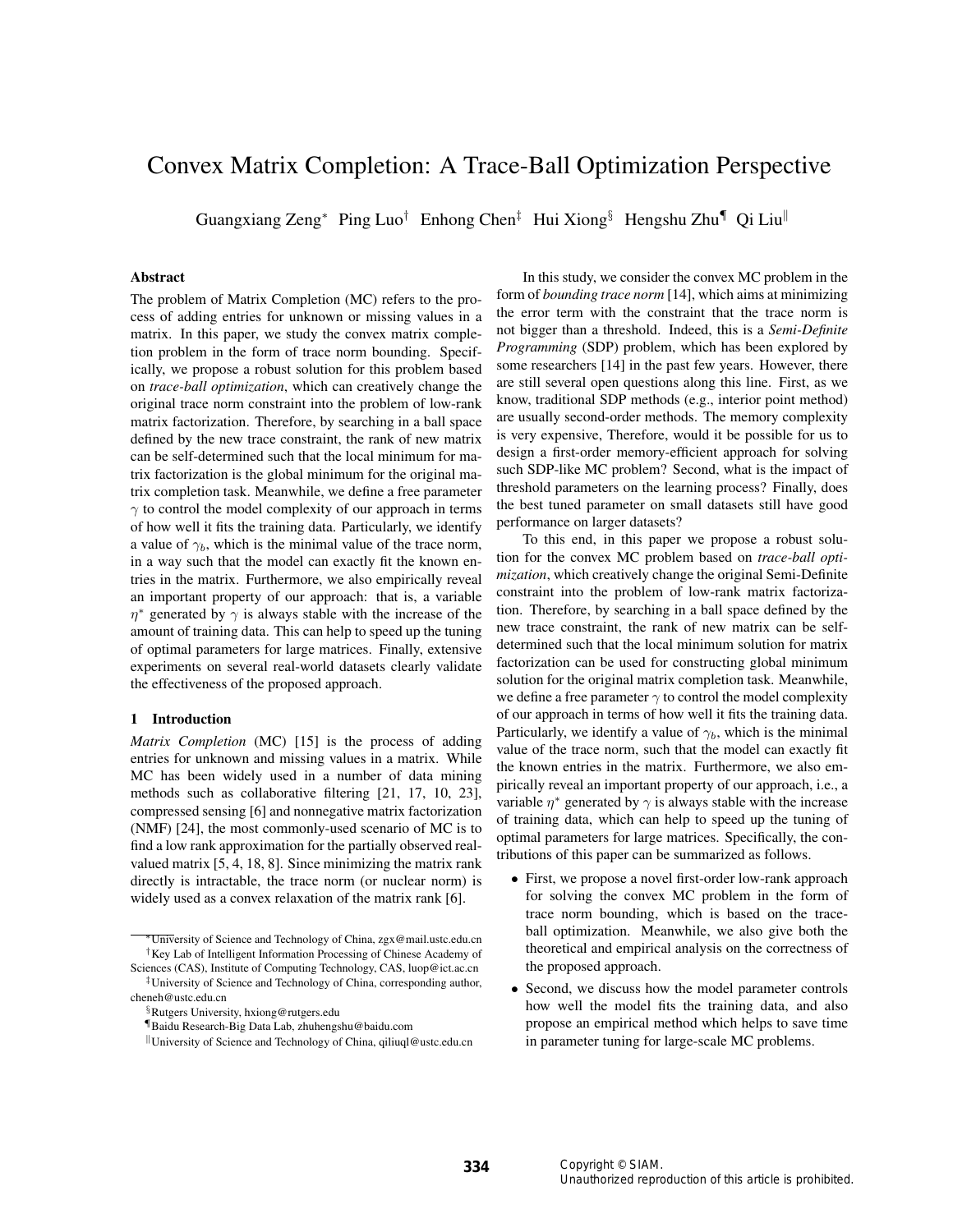• Last, we conduct extensive experiments on several realworld datasets. The experimental results clearly validate the effectiveness of our proposed method compared with traditional baselines.

## 2 Problem Statement

In this study, we consider the MC problem in the form of *bounding trace norm* [14]:

$$
\min \quad F(X) = \sum_{(i,j)\in\Omega} (\widehat{R}_{ij} - R_{ij})^2
$$
\n
$$
s.t. \quad X = \begin{bmatrix} W_1 & \widehat{R} \\ \widehat{R}^{\prime} & W_2 \end{bmatrix} \succeq 0 \tag{I}
$$
\n
$$
tr(X) \leq \gamma,
$$

where  $tr(X)$  is the trace of X, and  $X \succeq 0$  means that X is a positive semi-definite matrix,  $\gamma$  is the only free parameter. Obviously, it is a SDP problem. Solving this problem by traditional SDP method (e.g., interior point method) is memory inefficient, since 1) we have to hold the total matrix X in the memory; 2) most traditional SDP methods are based on interior point method, which is a second order-method. For MC problems, it means that the traditional SDP methods need  $O(N^4)$  memory storage, where N is the number of rows (or columns) of X.

Motivated by the recent development in low-rank method for solving SDP problems [16], we propose to address the problem by low-rank factorization which allows the sparse representation of the original incomplete matrix R. Specifically, we cancel the positive semi-define constraint  $X \succeq 0$  by letting  $X = YY'$ , where  $Y \in \mathbb{R}^{N \times p}$ . Then, we turn the original SDP problem into the following *non-convex* problem:

$$
\min_{s.t.} F(YY')\nst. tr(YY') \le \gamma.
$$
\n(II)

To this end, the high memory complexity problems of traditional SDP methods for MC problems are perfectly addressed. However, there are still two questions left:

- 1. Can we solve Problem (II) to get the solution of (I)? What is the relationship between these two problems? How is the rank of  $Y$  in Problem (II) set?
- 2. How does  $\gamma$  controls the model complexity in terms of how well it fits the training data? Can we speed up the tuning of the optimal parameter  $\gamma^*$  for large matrices?

For the first question, we will demonstrate the positive answer with both detailed theoretical and empirically analysis in Section 3. For the second question, we will study the properties of the  $\gamma$  parameter empirically and have some interesting findings in Section 4. Interested readers can also directly jump to Section 4 for the detailed discussion on  $\gamma$  as there is no difficulty without the understanding of Section 3.

#### 3 The Solution to Problem (I)

In this section, we first analyze the relationship between the local minimum of Problem (II) and the global minimum of Problem (I). Specifically, we propose the theoretical analysis on the condition when the local minimum of Problem (II) can be used to construct the global minimum of Problem (I). Then, we proposed the *Trace Ball* optimization (TBall for short) method to Problem (II). Finally, we give the example to intuitively show the correctness of our solution. Before detailing the analysis, we give the notations first, some of which are adopted from [16].

**Notations.** We use  $\mathbb{R}$ ,  $\mathbb{R}_+$ ,  $\mathbb{R}^p$ , and  $\mathbb{R}^{p \times q}$  to denote the space of real numbers, nonnegative real numbers, real p-dimensional column vectors, and real  $p \times q$  matrices, respectively. For  $A \in \mathbb{R}^{p \times q}$ ,  $A' \in \mathbb{R}^{q \times p}$  means the transpose matrix of A. We use  $\|\cdot\|$  to denote the Euclidean norm for vectors. By  $\mathbb{S}^p$  we denote the space of real  $p \times p$  symmetric matrices, and we define  $\mathbb{S}^p_+$  and  $\mathbb{S}^p_{++}$  to be the subsets of  $\mathbb{S}^p$ consisting of the positive semi-definite and positive definite matrices, respectively. For a matrix  $X \in \mathbb{S}^p$ , we write  $X \succeq 0$ and  $X > 0$  to indicate that  $X \in \mathbb{S}^p_+$  and  $X \in \mathbb{S}^p_{++}$ , respectively. We let  $tr(X)$  denote the trace of a matrix  $X \in \mathbb{R}^{n \times n}$ , i.e. the sum of the diagonal elements of X. For  $A, B \in \mathbb{R}^{p \times q}$ , we define  $A \circ B \equiv tr(A'B)$ . It is obvious that  $tr(X) = I \circ X$ , where I is the identity matrix.

For a differentiable function  $F(X)$ , the notation  $\nabla_X F(X_0)$  refers to the gradient of  $F(X)$  at  $X_0$  with respect to the variable X. Finally,  $||R||_*$  denotes the nuclear norm of R, which is also called the trace norm of R.

3.1 From local optimum to global optimum. Motivated by the results in [3, 1, 16], we have the following properties that embody the relationship of Problem (I) and Problem (II).

Next, we will propose Lemmas 3.1 and 3.2 and Theorems 3.1 and 3.2. These properties guarantee that we can get the global minimum of Problem (I) by achieving the local minimum of Problem (II).

LEMMA 3.1. *Provided that*  $F(X)$  *is a convex function of* X*.* X *is a optimal solution of Problem (I) if and only if there exists a*  $\sigma \in \mathbb{R}_+$  *and a symmetric matrix*  $S \in \mathbb{S}^N$  *such that the following conclusions hold:*

(3.1) 1) 
$$
tr(X) \leq \gamma
$$
,  
\n2)  $X \geq 0$ ,  
\n3)  $\sigma(tr(X) - \gamma) = 0$ ,  
\n4)  $S \geq 0$ ,  
\n5)  $SX = 0$ ,

*where*  $S = \nabla_X F(X) + \sigma I$ *.* 

The proof of the above lemma is a little complicated, we provide the proof in the Appendix as it does not related to the main idea of this work, which just verifies the KKT condition to Problem (I).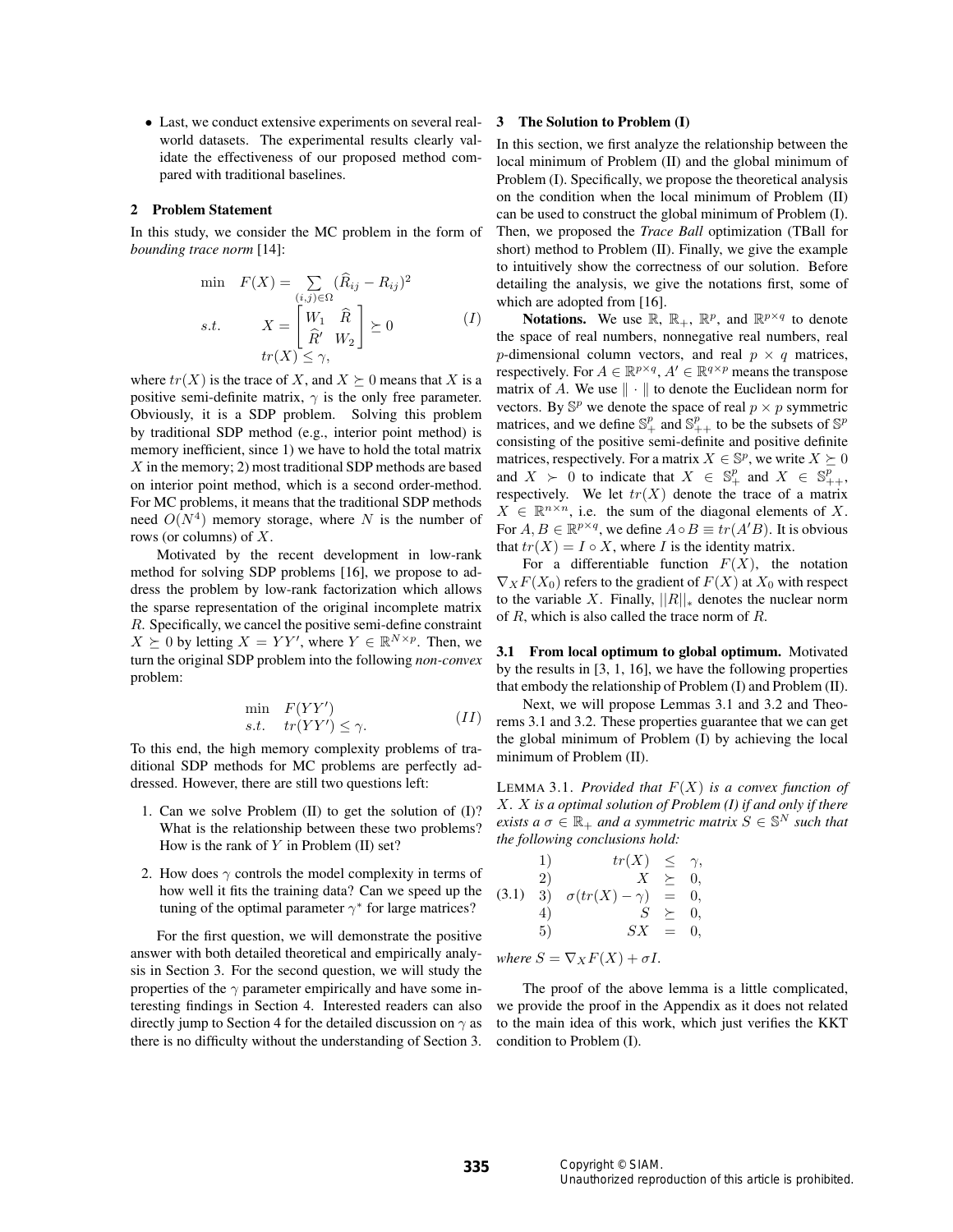LEMMA 3.2. *If* Y *is a local optimum of Problem (II), then there exists an*  $\alpha \in \mathbb{R}_+$  *such that* 

1) 
$$
tr(YY') \leq \gamma
$$
,  
\n2)  $\alpha(tr(YY') - \gamma) = 0$ ,  
\n3)  $S_YY = 0$ .

*where*  $S_Y = \nabla_X F(YY') + \alpha I$ 

*Proof.* These are the first-order KKT conditions of Problem (II) (see [2]).

With the above two lemmas, we also have the following two theorems, which are similar to those in [3, 1, 16]. The proof of these two theorems is omitted due to the space limitation. Interested readers could refer to the three citation papers.

THEOREM 3.1. *Provided that*  $F(X)$  *is a convex function of* X*. An* Y *which satisfies the conclusions of Lemma 3.2 provides a global minimum point YY' of Problem (I) if the matrix*

$$
(3.2) S_Y = \nabla_X F(YY') + \alpha I
$$

*is positive semi-definite, where*  $\alpha = -\frac{\nabla_X F(YY') \circ YY'}{tr(YY')}$ .

THEOREM 3.2. In the case  $p = N$ , any local minimum  $Y \in \mathbb{R}^{N \times N}$  of Problem (II) provides the global minimum  $X = YY'$  of Problem (I).

Now, the above two theorems actually provide us a method to solve Problem (I) via solving Problem (II). Algorithm 1 summarizes this process. First, we solve Problem (II) with the setting that the rank of  $Y_p$  is set to  $p (p = 1)$  in the first round). Then, by Theorem 3.1, if  $S_{Y_p} \succeq 0$  then we get a global minimum  $Y_p Y_p'$  of Problem (I). If not, updating p to  $(p + 1)$  we repeat the same process again. To verify if a matrix is positive semi-definite, we can only check whether all its eigenvalues are non-negative.

Specifically, in the new round the initial value of  $Y_{p+1}$ is set to  $[Y_p|0]$  (adding a column of zero vector to  $Y_p$ )), which is a saddle point of the feasible set in the space  $\mathbb{R}^{N \times (p+1)}$  of Problem (II). At this time, the eigenvector  $v_{min}$ of the minimal eigenvalue  $\rho_{min}$  of  $S_{Y_p}$  actually provides a decent direction  $Z_{p+1} = [0]v_{min}]$  ([0] $v_{min}]$  means adding the column vector  $v_{min}$  to a  $N \times p$  zero matrix) to search for a better solution. Finally, Theorem 3.2 guarantees that we can always find the global minimum if the  $p$  is increased one by one until large enough.

In Algorithm 1, Line 6 checks whether  $S_{Y_p}$  is positive semi-definite. If  $\rho_{min} \geq -\varepsilon$ ,  $S_{Y_p}$  can be viewed as positive semi-definite. Here,  $\rho_{min}$  is the minimal eigenvalue of  $S_{Y_p}$ ,  $\varepsilon$  is a small positive value to control the accuracy of the algorithm which is set to  $10^{-5}$  in this study.

Algorithm 1 Solution to Problem (I). Input: Accuracy level,  $\varepsilon$ ; Incomplete matrix, R; Trace constraint,  $\gamma$ ; Output:  $X$ ; 1:  $p = 1$ ,  $stop = 0$ ; 2: random initial  $Y_p \in \mathbb{R}^{N \times p}$  s.t.  $tr(Y_p Y_p') \leq \gamma$ ;

- 3: **while**  $stop \neq 1$  **do**<br>4: Find a solution Find a solution  $Y_p$  of Problem (II) by exploiting a decent direction  $Z_p$  if available, which satisfies the conclusions of Lemma 3.2;
- 5: Find the smallest eigenvalue  $\rho_{min}$  and the corresponding eigenvector  $v_{min}$  of matrix  $S_{Y_p}$ ;
- 6: **if**  $\rho_{min} \ge -\varepsilon$  **then**<br>7: **stop** = 1;
- $stop = 1;$
- 8: else
- 9:  $p = p + 1;$
- 10:  $Y_p = [Y_{p-1}|0];$ <br>11: A decent direct
	- A decent direction from the saddle point  $Y_n$  is given by  $Z_p = [0|v_{min}]$ .
- 12: end if
- 13: end while

14: Return  $X = Y_p Y_p'$ ;

3.2 Trace Ball Optimization. Next, we propose the solution to Problem  $(II)$ , whose output Y satisfies the conclusions of Lemma 3.2. The only constraint in Problem (II) is  $tr(YY') \leq \gamma$ , which makes the feasible set of this problem a ball sphere and its inside with the radius  $\sqrt{\gamma}$  in space  $\mathbb{R}^{N \times p}$ . This is why we call our method to Problem (II) *Trace Ball* Optimization. Let  $g(Y) = F(YY')$ , the method is summarized in Algorithm 2.

When  $\nabla q(Y_t) = 0$ , the conclusions of Lemma 3.2 hold with  $\alpha = 0$ . If  $\nabla g(Y_t) \neq 0$ , we search the solution in the feasible set of  $tr(YY') \leq \gamma$ . Generally, we use the gradient descent method, in each round of which we find a proper direction and a step  $\tau > 0$  to decrease the objective function. As shown in Figure 1 we have the following 4 cases:

• Case 1:  $tr(Y_t Y_t') < \gamma$ ,  $Y_t$  is inside the feasible set. Then, the problem in Equation (3.3) has the solution  $\tau > 0$  as shown in Figure 1(a).

(3.3) 
$$
\tau = \underset{s.t.}{\arg \min} \quad g(Y_t - \tau \cdot \nabla g(Y_t))
$$

$$
s.t. \quad ||Y_t - \tau \cdot \nabla g(Y_t)||^2 \le \gamma
$$

- Case 2:  $tr(Y_t Y_t') = \gamma$  and  $tr(Y_t \nabla g(Y_t)') > 0$ . It means  $Y_t$  is on the sphere and the opposite of  $\nabla g(Y_t)$ points into the feasible set. Then, the problem in Equation (3.3) has the solution  $\tau > 0$  as shown in Figure 1(b).
- Case 3:  $tr(Y_t Y_t') = \gamma$  and  $\exists \alpha > 0$  s.t.  $\nabla g(Y_t) =$  $-2\alpha Y_t$ . Then, the conclusions of Lemma 3.2 hold as shown in Figure 1(c).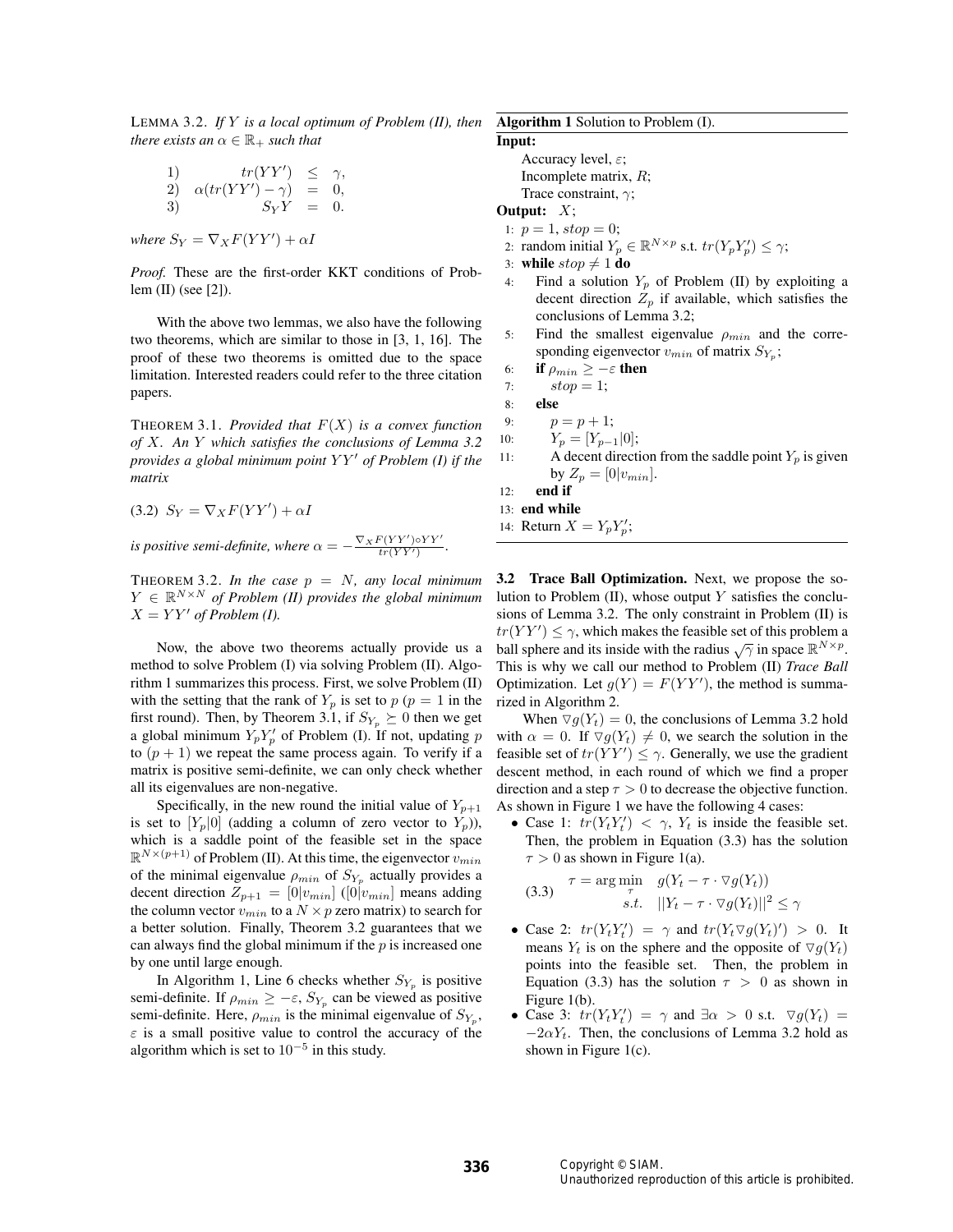• Case 4:  $Y_t$  is on the sphere and the opposite of  $\nabla q(Y_t)$ points outside the feasible set. By solving the problem in Equation (3.4) we can still find the decent vector. Here, we normalize the size of  $Y_{t+1}$  such that it is on the sphere and also decreases the objective function. As shown in Figure 1(d) the red line shows the decent vector we get.



Figure 1: Sphere decent vector searching.

Algorithm 2 Solution to Problem (II).

Input: Initial  $Y_0 \in \mathbb{R}^{N \times p}$  s.t.  $tr(Y_0 Y_0') \leq \gamma$ ; Incomplete matrix, R;

Trace constraint,  $\gamma$ ;

**Output:** Y, which satisfies the conclusions of Lemma 3.2; 1:  $t = 0$ :

2: while  $\nabla g(Y_t) \neq 0$  do<br>3: if  $tr(Y_t Y_t') < \gamma$  or

```
3: if tr(Y_t Y_t') < \gamma or tr(Y_t \nabla g(Y_t)') > 0 then
```

```
4: Search \tau by the problem in Equation (3.3);
```
5: 
$$
Y_{t+1} = Y_t - \tau \cdot \nabla g(Y_t);
$$

6: else if 
$$
\exists \alpha > 0
$$
 s.t.  $\nabla g(Y_t) = -2\alpha Y_t$  then

7: Break; 8: else 9: Search  $\tau$  by the problem in Equation (3.4): 10:  $Y_{t+1} = \sqrt{\gamma} \cdot \frac{Y_t - \tau \cdot \nabla g(Y_t)}{||Y_t - \tau \cdot \nabla g(Y_t)||};$ 11: end if 12:  $t = t + 1$ ; 13: end while

14: Return  $Y = Y_t$ ;

3.3 The running example. First we sample our example dataset from the widely-used *MovieLens* [19] dataset, we randomly sampled 1,000 ratings, which involve with 35 users and 43 movies. Among these 1,000 ratings, we use 800 for training and the remaining 200 for testing. Figure 2 shows the training process by solving Problem (I) with  $\gamma =$ 25. It shows that as the increase of iterations the loss function  $F(YY')$  continuously decreases. Each bar indicates that a local minimum of Problem (II) was found there, and the length of the bar stands for  $-\rho_{min}$  to the corresponding  $S_{Y_p}$  $(\rho_{min}$  is the minimal eigenvalue of the matrix  $S_{Y_p}$ ). As we can see,  $-\rho_{min}$  decreases up to 0 as the iteration continues. Finally, it will reach or cross 0, which means that  $S_{Y_p}$ becomes positive semi-definite. This example empirically shows the correctness of the proposed method.



Figure 2: The training process of the running example (with  $\gamma = 25.0$ ). Each bar indicates that a local minimum of Problem (II) was found there, and the length of the bar stands for  $-\rho_{min}$  for the corresponding  $S_{Y_n}$ .

## 4 Discussion on the Parameter  $\gamma$

In this section, we discuss the properties on the parameter  $\gamma$  in Problem (I). Here,  $\gamma$  is used as the upper bound of the trace of the resultant matrix. Intuitively,  $\gamma$  controls the model complexity and is closely related to how well the resultant matrix fits the training data.

Before we detail the effect of  $\gamma$ , we first look at the following optimization problem:

$$
\begin{aligned}\n\min \quad & tr(X) \\
\text{s.t.} \quad & \widehat{R}_{ij} = R_{ij}, (i,j) \in \Omega, \\
& X = \begin{bmatrix} W_1 & \widehat{R} \\ \widehat{R}' & W_2 \end{bmatrix} \succeq 0.\n\end{aligned} \tag{III}
$$

This problem actually aims to achieve the minimal value of  $tr(X)$  such that the training error equals to 0. In this study this minimal trace value for the target matrix  $R$  is denoted by  $\gamma_b(R)$  (or  $\gamma_b$  if R is clearly given by the context). For the description convenience, we set  $\gamma = \eta \cdot \gamma_b$  ( $\eta > 0$ ) in the following. Next, we will show that the parameter  $\eta$  controls how well the resultant  $R$  fits the training data.

**4.1** The effect of  $\eta$ . We consider three situations, namely  $\eta = 1, \eta < 1$ , and  $\eta > 1$ .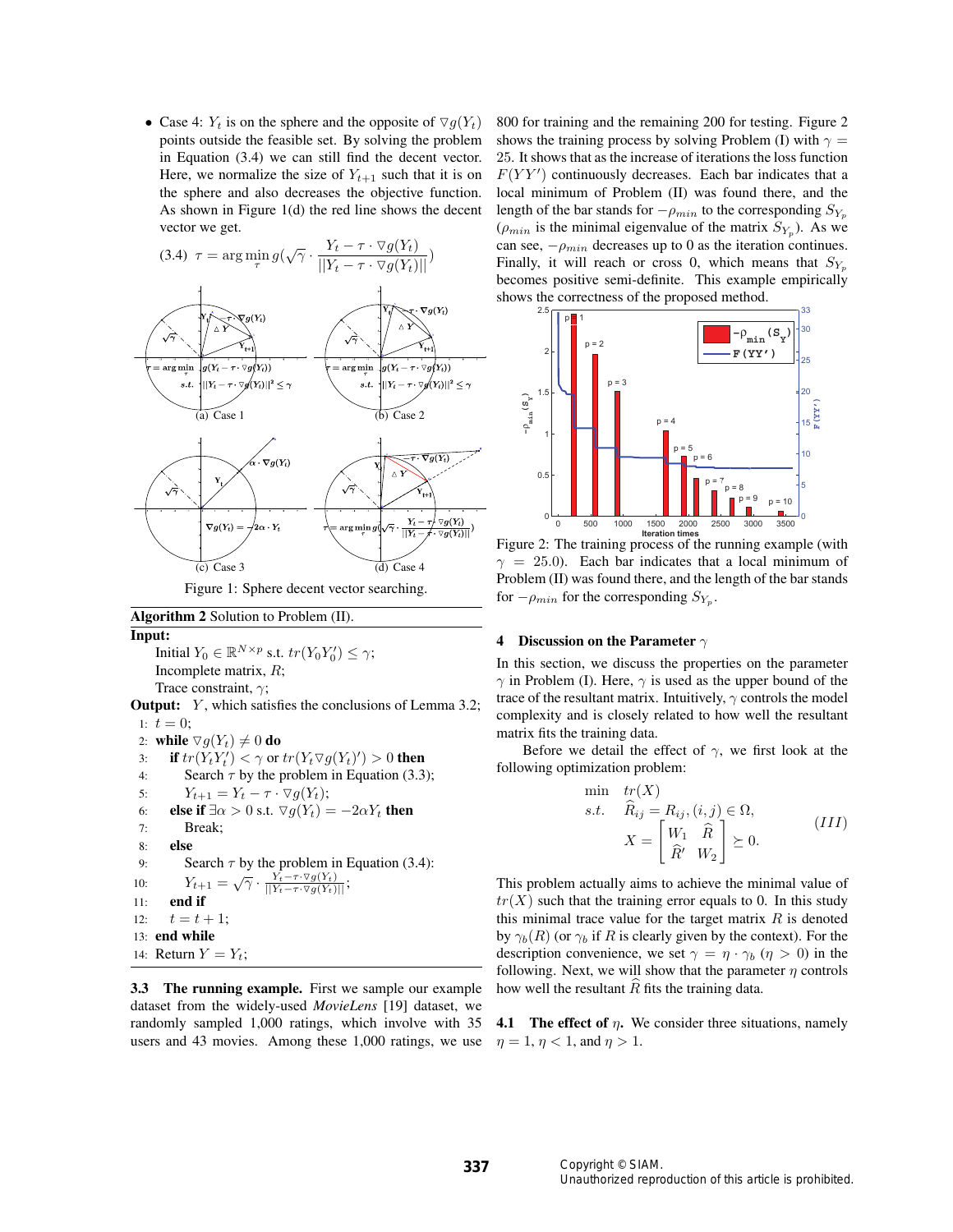**4.1.1** When  $\eta = 1$ . First, when  $\eta = 1$  (i.e.  $\gamma = \gamma_b$ ) we have the property:

THEOREM 4.1. *Problem (I) with*  $\gamma = \gamma_b$  *is equivalent to Problem (III). It means the solution of Problem (I) with*  $\eta = 1$ *is also the solution of Problem (III), and vice versa.*

*Proof.* To prove Theorem 4.1, we assume that  $X_b^1$  is the solution of Problem (III) and  $X_b^2$  is the solution of Problem (I) with  $\gamma = \gamma_b$ . Thus, we have

$$
(4.5) \ \ X_b^1 = \begin{bmatrix} W_1^1 & R_b^1 \\ R_b^1 & W_2^1 \end{bmatrix} \succeq 0, X_b^2 = \begin{bmatrix} W_1^2 & R_b^2 \\ R_b^2 & W_2^2 \end{bmatrix} \succeq 0
$$

Then we have  $\gamma_b = tr(X_b^1)$ ,  $tr(X_b^2) \leq \gamma_b$  and  $R_b^1(i,j) = R_{ij}, (i,j) \in \Omega$ , immediately. Here  $R_b^1(i,j)$ means the *i*-th row the *j*-th column entity of matrix  $R_b^1$ .

Obviously,  $X_b^1$  is a solution of Problem (I), because  $X_b^1 \geq 0$ ,  $tr(X_b) = \gamma_b \leq \gamma_b$ ,  $F(X) \geq 0$  and  $F(X_b^1) = 0$ .

Now we prove  $X_b^2$  is also a solution of Problem (III) by contradiction. Firstly, we show that  $R_b^2(i, j) = R_{ij}$ ,  $(i, j) \in \Omega$ . If not, we have  $F(X_b^2) > 0$ . From above we know that  $X_b^1$  is also a solution of Problem (I) and we have  $F(X_b^1) = 0$ . So we have  $F(X_b^2) > F(X_b^1)$ , which contradicts the fact that  $X_b^2$  is the solution of Problem (I). Secondly, we show that  $tr(X_b^2) = \gamma_b$ . If not, because  $tr(X_b^2) \leq \gamma_b$ , we have  $tr(X_b^2) < \gamma_b = tr(X_b^1)$ . Together with  $X_b^2 \succeq 0$  and  $R_b^2(i, j) = R_{ij}$ ,  $(i, j) \in \Omega$ , it contradicts the fact that  $X_b^1$  is the solution of Problem (III). So we have  $X_b^2 \geq 0, R_b^2(i,j) = R_{ij}, (i,j) \in \Omega \text{ and } tr(X_b^2) = \gamma_b,$ which means  $X_b^2$  also a solution of Problem (III).

It indicates that when  $\eta = 1$  the objective function  $F(X)$  in Problem (I) can be minimized to 0.

**4.1.2** When  $\eta$  < 1. Second, when  $\eta$  < 1 (i.e.  $\gamma$  <  $\gamma_b$ ) it is clear that the minimal value of the loss function  $F(X)$ in Problem (I) is strictly bigger than 0. It means that there exists the training errors under this situation. The smaller  $\eta$ is, the more strict constraint imposed on the model, and the less degree that the resultant  $\widehat{R}$  fits the training data. Thus,  $\eta$ can be used to avoid training over-fitting.

4.1.3 When  $\eta$  > 1. Third, when  $\eta$  > 1 (i.e.  $\gamma$  >  $\gamma_b$ ) the objective function  $F(X)$  in Problem (I) can also be minimized to 0. However, the performance becomes unstable since  $\eta > 1$  greatly relaxes the model complexity.

We use the dataset used in Figure 2 to futher demonstrate the effect of  $\eta$ . For different value of  $\eta$  for Problem (I), we calculate the training error and testing error (in terms of Root Mean Square Error, RMSE for short) of the corresponding solution which optimizes Problem (I). Figure 3 shows that as the increase of  $\eta$  the training error becomes smaller monotonously. When  $\eta \geq 1$ , the training error equals to 0, and can not decrease further. As to the testing error, it first decreases as the increase of  $\eta$ . Then, when  $\eta > 0.3$  the testing error increases. Especially when  $\eta > 1$ , the testing error increases rapidly and then becomes unstable. Note that in this example the model performs the best around  $\eta = 0.3$ . In summary, Figure 3 shows that the parameter  $\eta$  acts to control how well the model fits the training data.



**4.2** The stable  $\eta$  for high performance. Next, we will empirically show that a stable  $\eta$  can always output high performance for different sized incomplete rating matrices datasets from a same data source.





To show this empirical result, we first randomly sample 7 different-sized datasets, denoted by  $R_1, \cdots, R_7$ , from the *MovieLens* dataset. For any  $R_i$  ( $i = 1, \dots, 7$ ), we randomly split it into two parts, 80% for training, 20% for test. The sizes of these datasets are shown at the top of the histogram in Figure 4. For each dataset  $R_i$ , we tune the optimal  $\gamma^*(R_i)$ for Problem (I) to get the best performance on its testing data, and also compute  $\gamma_b(R_i)$  in Problem (III). We find that  $\gamma^*(R_i)$  changes a lot for different dataset  $R_i$ . However,  $\eta^* = \frac{\gamma^*(\vec{R_i})}{\gamma_b(R_i)}$  remains stable for  $i = 1, \cdots, 7$ . Figure 4 shows the sizes of the 7 datasets and the corresponding  $\eta^*$ . It is clear that this best  $\eta^*$  is always around 0.3 for all these 7 datasets. The experimental section will further illustrate this observation on different datasets.

In other words, we observe that the same  $\eta^*$  may always output high performance when the size of the training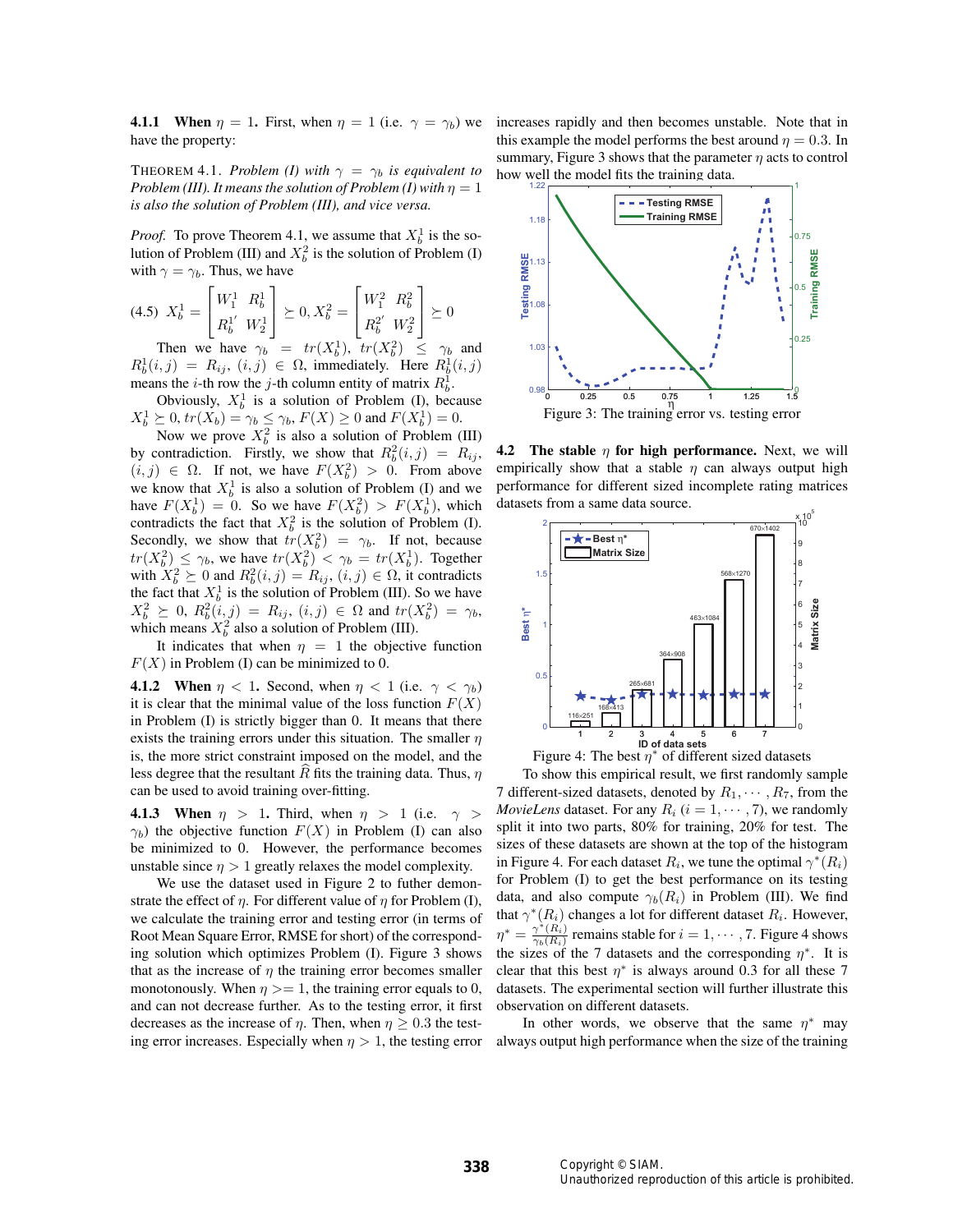datasets become bigger and bigger. It indicates that the effects of the same  $\eta$  on the model complexity are similar even for different datasets, in spite that the values of  $\gamma_b$  may change for different datasets.

The identification  $\gamma^*$  for different sized datasets. With this observation we can easily identify  $\gamma^*$  in Problem (I) for the best performance on the different sized datasets from a same data source. Assume that we originally have a small matrix  $R_1$  and a big one  $R_2$ . For  $R_1$  we can tune the best  $\gamma^*(R_1)$  for Problem (I) and compute  $\gamma_b(R_1)$  in Problem (III). When  $R_1$  changes to  $R_2$  with bigger size, we can also compute  $\gamma_b(R_2)$ . Then, since  $\frac{\gamma^*(R_2)}{\gamma_b(R_2)} \approx \frac{\gamma^*(R_1)}{\gamma_b(R_1)}$ , we can set  $\gamma^*(R_2) = \gamma_b(R_2) \cdot \frac{\gamma^*(R_1)}{\gamma_b(R_1)}$ , which may still output high performance on  $R_2$ .

Therefore, the proposed method is extremely helpful for parameter tuning for large scale matrix. The value of  $\eta^*$ , which works well on the sampled small dataset, may still perform well even when the size of the dataset become larger. It greatly helps to save much time for parameter tuning for large scale matrix completion.

Solving Problem (III). Clearly, in order to identify  $\eta^*$  we have to get  $\gamma_b$  first by solving Problem (III). For this problem, we use the penalty method [9] which turns the optimization problem with constraint to the lagrange function form without constraint and then use the low-rank method in [1] to solve it. The penalty method ensure that we can get an approximate solution of the original problem within a tolerance (the difference between  $\hat{R}$  and R). The tolerance level is set to  $10^{-5}$  in this study.

## 5 Experiment

In this section, we evaluate our method on different data collections. We will show that compared with previous trace norm regularization methods [18, 5], the best model parameter of our method is much more stable as the datasets evolve from smaller ones to bigger ones.

5.1 The baseline methods for comparison. We choose the *Trace Regularization* (TReg for short) method [18, 5] in the form of Problem (IV) as the baseline method for comparison.

$$
\min \sum_{(i,j)\in\Omega} (\widehat{R}_{ij} - R_{i,j})^2 + \lambda ||\widehat{R}||_*.
$$
 (IV)

Generally speaking, since the left term and right term in Problem (IV) do not change in the same magnitude, the parameter  $\lambda$  may vary a lot for the best performances on different datasets. To alleviate this issue we can also normalize the left term by  $|\Omega|$  as follows:

$$
\min \frac{1}{|\Omega|} \sum_{(i,j)\in\Omega} (\widehat{R}_{ij} - R_{i,j})^2 + \mu ||\widehat{R}||_*.
$$
 (V)

However, we still cannot totally address it since the rank of  $R$  cannot be estimated. It is also clear that Problem (V) is equivalent to Problem (IV) with  $\mu = \lambda/|\Omega|$ .

For our method in Problem (I), we set  $\gamma = \eta^* \cdot \gamma_b$ . In this way we actually use  $\gamma_b$  (from Problem (III)) to normalize the trace norm, which helps to eliminate the inconsistency from different-sized data sets (from the same source). Thus, the same  $\eta^*$  may always work well when the size of dataset changes. Our experiments will further validate this.

| Table 1: Basic statistics of data sets. |                |       |                  |            |                           |  |
|-----------------------------------------|----------------|-------|------------------|------------|---------------------------|--|
|                                         | id             | m     | $\boldsymbol{n}$ | $ \Omega $ | $\Omega$ / $(m \times n)$ |  |
|                                         | $M_1$          | 116   | 251              | 7.699      | 0.2644                    |  |
|                                         | $M_{2}$        | 168   | 413              | 14.485     | 0.2088                    |  |
| <i>MovieLens</i>                        | $M_3$          | 265   | 681              | 28,496     | 0.1579                    |  |
|                                         | $M_{4}$        | 364   | 908              | 43.389     | 0.1313                    |  |
|                                         | $M_5$          | 463   | 1.084            | 58,550     | 0.1167                    |  |
|                                         | $M_{6}$        | 568   | 1.270            | 75.813     | 0.1051                    |  |
|                                         | M <sub>7</sub> | 670   | 1,402            | 91,727     | 0.0977                    |  |
| <i>Jester</i>                           | $J_1$          | 223   | 120              | 16.984     | 0.6347                    |  |
|                                         | $J_2$          | 438   | 140              | 33.798     | 0.5512                    |  |
|                                         | $J_3$          | 867   | 140              | 66,693     | 0.5495                    |  |
|                                         | $J_4$          | 1.283 | 140              | 98.205     | 0.5467                    |  |
|                                         | $J_5$          | 1.566 | 140              | 116.735    | 0.5325                    |  |
|                                         | $J_6$          | 1.804 | 140              | 133,390    | 0.5282                    |  |

5.2 Data preparation and experiment summary. We randomly sampled two groups of different sized datasets from two data sources, namely *MovieLens* [19] and *Jester* [11]. We randomly splitted each dataset into two parts, 80% for training, 20% for test. The basic statistics of the two group of datasets are shown in Table 1. In the following we will empirically show that:

- For the different sized datasets, the best parameter for our method is much more stable than those for the compared methods.
- If we use the best parameter tuned at dataset whose size is the smallest, the performance of our method is significantly better than others when the size of dataset becomes larger.

5.3 Tuning the best parameter. For each data set, we train the model on the training data, and find the best model parameter based on the performance on the test data. For our model, the model parameter  $\eta$  changes from 0.0 to 2.0 by the step of 0.01. For the TReg method we find that its performance becomes worse when  $\lambda > 10.0$ . Thus, we let  $\lambda$  change from 1.0 to 10.0 by the step of 0.1. Tables 2 and 3 show the best model parameter and the corresponding performance in terms of RMSE on the evolving datasets from the two data sources, respectively.

Table 2 shows that as the datasets changed from  $M_1$  to  $M_7$  the best parameter  $\eta^*$  of our TBall method is always around 3.1. Its relative change rate (in terms of the ratio between the standard deviation and the average) is 0.0668. However, the best parameter  $\lambda^*$  changes from 2.9 to 5.4 and the relative change rate is 0.1768. Thus, the best model parameter of the TBall method is much more stable than that of the TReg method. From Table 2 we can also see that the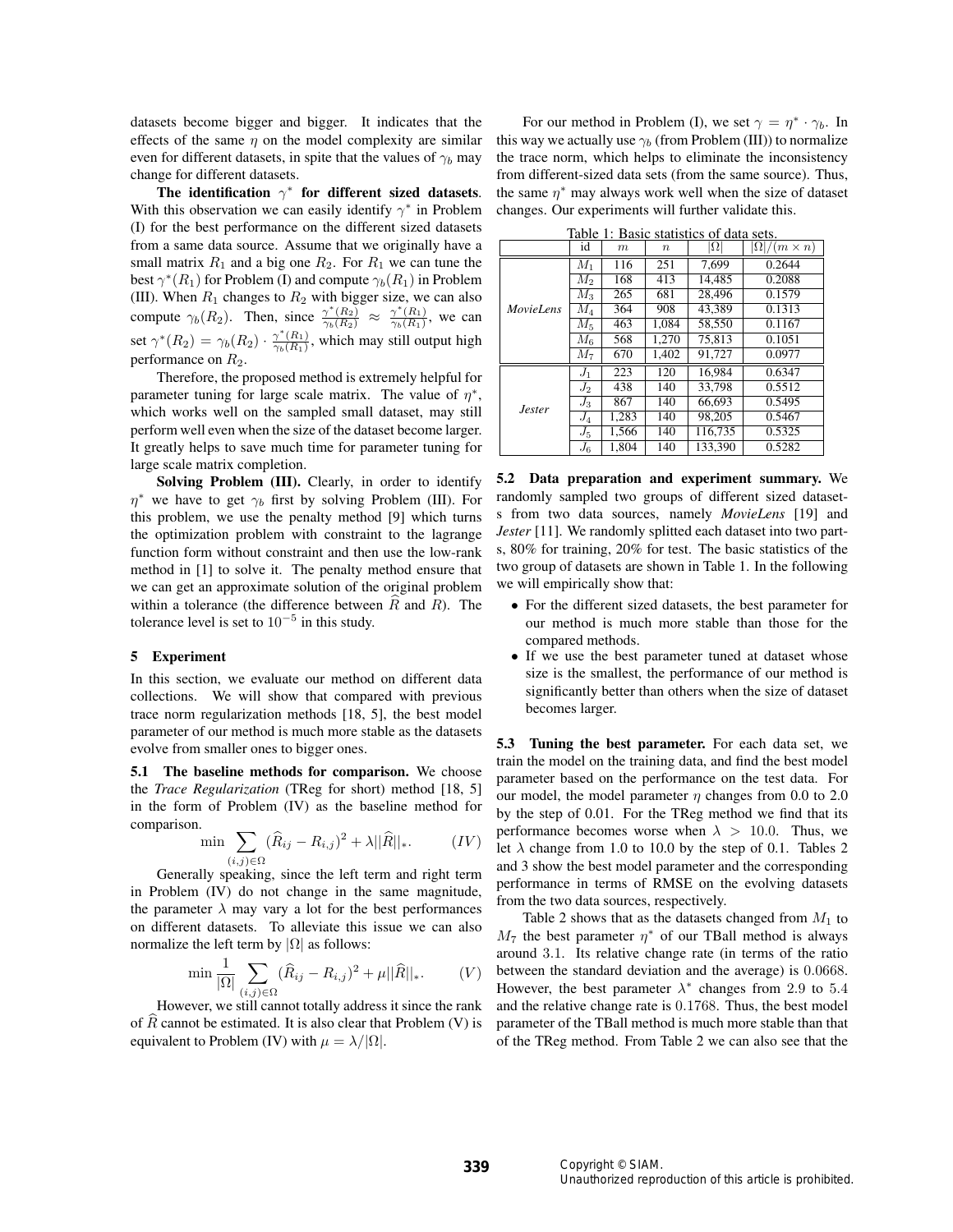best performance of the TBall method in terms of RMSE is comparable with that of the TReg method. The average of TReg is slightly better than that of TBall. Table 3 shows similar results on the data collection of *Jester*.

|          | TBall    |             | TReg        |                      |             |  |
|----------|----------|-------------|-------------|----------------------|-------------|--|
| data set | $\eta^*$ | <b>RMSE</b> | $\lambda^*$ | $\lambda^*/ \Omega $ | <b>RMSE</b> |  |
| $M_1$    | 0.30     | 0.9641      | 2.9         | 4.6782E-04           | 0.9601      |  |
| $M_2$    | 0.26     | 0.9267      | 3.8         | 3.2624E-04           | 0.9229      |  |
| $M_3$    | 0.32     | 0.9293      | 4.2         | 1.8325E-04           | 0.9255      |  |
| $M_4$    | 0.32     | 0.9289      | 4.6         | 1.3200E-04           | 0.9209      |  |
| $M_5$    | 0.31     | 0.9102      | 4.8         | 1.0235E-04           | 0.9000      |  |
| $M_{6}$  | 0.32     | 0.9089      | 5.0         | 8.2319E-05           | 0.9008      |  |
| $M_7$    | 0.32     | 0.9120      | 5.4         | 7.3394E-05           | 0.9060      |  |
| ave      | 0.31     | 0.9257      | 4.4         | 1.9534E-04           | 0.9194      |  |
| std      | 0.0205   | 0.0182      | 0.7754      | 1.3723E-04           | 0.0193      |  |
| std/ave  | 0.0668   | 0.0197      | 0.1768      | 0.7025               | 0.0210      |  |

Table 2: Tuning the best parameter on *MovieLens*

Table 3: Tuning the best parameter on *Jester*

|          | TBall    |             | TReg        |                      |             |
|----------|----------|-------------|-------------|----------------------|-------------|
| data set | $\eta^*$ | <b>RMSE</b> | $\lambda^*$ | $\lambda^*/ \Omega $ | <b>RMSE</b> |
| $J_1$    | 0.25     | 4.3273      | 4.5         | 3.3040E-04           | 4.2939      |
| $J_2$    | 0.24     | 4.4100      | 5.5         | 2.0405E-04           | 4.3843      |
| $J_3$    | 0.26     | 4.3654      | 6.8         | 1.2687E-04           | 4.3413      |
| $J_4$    | 0.24     | 4.3408      | 7.4         | 9.3937E-05           | 4.3120      |
| $J_5$    | 0.26     | 4.3168      | 7.7         | 8.2548E-05           | 4.2921      |
| $J_6$    | 0.26     | 4.3305      | 8.6         | 8.0585E-05           | 4.3110      |
| ave      | 0.25     | 4.3485      | 6.8         | 1.5306E-04           | 4.3225      |
| std      | 0.0090   | 0.0314      | 1.3769      | 8.9865E-05           | 0.0320      |
| std/ave  | 0.0357   | 0.0072      | 0.2040      | 0.5871               | 0.0074      |

5.4 A fixed model parameter for different sized datasets. In the following we show how the models perform if the parameters are set to the ones which output the best performance on the smallest data set. As shown in Table 2, on  $M_1$  the best parameters for the three models are  $\eta = 0.30$ ,  $\lambda = 2.9$  and  $\lambda/|\Omega| = 4.6782E - 04$ . Then, fixing these parameters we test the performances of the three models on the datasets changed from  $M_2$  to  $M_7$  by 5-fold cross validation. Table 4 shows these performances in terms of RMSE. It is clear that under this situation the method of TBall is significantly better than the other two models. It indicates that the model parameter tuned on the initial data set may still work well when the sizes of training datasets become larger. As shown in Table 5 we can see the similar results on the data collection of *Jester*.

Table 4: RMSE of different sized datasets on *MovieLens*

|          | TBall               |                     | TReg                                         |
|----------|---------------------|---------------------|----------------------------------------------|
| data set | $\eta = 0.30$       | $\lambda = 2.9$     | $\overline{\lambda/ \Omega } = 4.6782E - 04$ |
| $M_2$    | $0.9303 + 0.0053$   | $0.9499 \pm 0.0039$ | $0.9361 \pm 0.0047$                          |
| $M_3$    | $0.9279 + 0.0025$   | $0.9591 \pm 0.0038$ | $0.9778 \pm 0.0028$                          |
| $M_4$    | $0.9222 + 0.0035$   | $0.9632 \pm 0.0043$ | $1.0141 \pm 0.0029$                          |
| $M_5$    | $0.9144 + 0.0028$   | $0.9605 \pm 0.0050$ | $1.0401 \pm 0.0025$                          |
| $M_{6}$  | $0.9118 + 0.0033$   | $0.9658 \pm 0.0038$ | $1.0635 \pm 0.0029$                          |
| $M_7$    | $0.9095 \pm 0.0034$ | $0.9679 \pm 0.0052$ | $1.0815 \pm 0.0028$                          |
| avg      | $0.9193 + 0.0074$   | $0.9611 \pm 0.0058$ | $1.0189 \pm 0.0499$                          |

Table 5: RMSE of different sized datasets on *Jester*

|          | TBall               | TReg                |                                   |  |
|----------|---------------------|---------------------|-----------------------------------|--|
| data set | $\eta = 0.25$       | $\lambda = 4.5$     | $\lambda/ \Omega  = 3.3040E - 04$ |  |
| $J_2$    | $4.3939 + 0.0171$   | $4.4137 \pm 0.0206$ | $4.4917 \pm 0.0180$               |  |
| $J_3$    | $4.3515 + 0.0070$   | $4.5022 \pm 0.0122$ | $4.6101 \pm 0.0099$               |  |
| $J_4$    | $4.3434 + 0.0091$   | $4.5803 \pm 0.0190$ | $4.7092 \pm 0.0033$               |  |
| $J_5$    | $4.3285 + 0.0180$   | $4.5929 \pm 0.0137$ | $4.7484 \pm 0.0138$               |  |
| $J_6$    | $4.3124 \pm 0.0136$ | $4.6082 \pm 0.0173$ | $4.7979 \pm 0.0139$               |  |
| avg      | $4.3459 + 0.0274$   | $4.5394 \pm 0.0727$ | $4.6715 \pm 0.1090$               |  |

## 6 Related Work and Discussion

Matrix completion technique has been widely used in a number of data mining methods such as collaborative filtering [21, 17], compressed sensing [6] and nonnegative matrix factorization (NMF) [24]. Approximating a target matrix  $R \in \mathbb{R}^{m \times n}$  with missing values by the convex method has been studied widely. Candes and Plan [5] give out a usual formulation of this problem:

$$
\min_{s.t.} \sum_{\substack{(i,j)\in\Omega\\(i,j)\in\Omega}} (X_{ij} - R_{ij})^2 \le \delta \tag{VI}
$$

where  $\delta > 0$ . If  $\delta = 0$ , this problem is equal to Problem (III). Candès and Tao [7] proved that when an incomplete matrix R has certain properties (e.g., *strong incoherence property* and  $|\Omega|$  >  $C(m + n)^{6/5}r \log(m + n)$ , where r is the rank of  $R$ ), solving Problem (III) can recover  $R$  with high probability. Similar results are also provided in [6]. In [21] the authors proposed maximum-margin matrix factorization. It minimizes the trade-off between the trace norm of  $X$  and its hinge-loss relative to the known value. In [4] the authors proposed the singular value thresholding (SVT) algorithm for Problem (III). Jaggi et al. [14] solved Problem (II) by turning the bounded trace constraint into equality trace constraint, and then directly applied the Hazan's method [12]. Wang et al. [22] extended the orthogonal matching pursuit procedure [20] from the vector case to the matrix case and apply it to the matrix completion problem.

All of the above previous works focus on improving MC algorithms on the perspectives of effectiveness and efficiency, few of them pay attention to the problem that the best tuned parameter on the sampled small dataset may not perform well on the larger datasets from the same data source. In this paper, we proposed an empirical studied on this problem, and found that the ratio of the best tuned  $\gamma^*$ (for Problem (II)) and  $\gamma_b$  (the solution of Problem (III)) is almost invariant when the size of the training datasets (from the same source) varies.

The solution to Problem (I) is mainly inspired by [16]. It provides the method for solving optimization problems defined on the cone of positive semi-definite matrices with the equality constraints. Their problem is different to ours in the sense that they use the equality constraints while we has the inequality constraints. It is not a trivial task to extend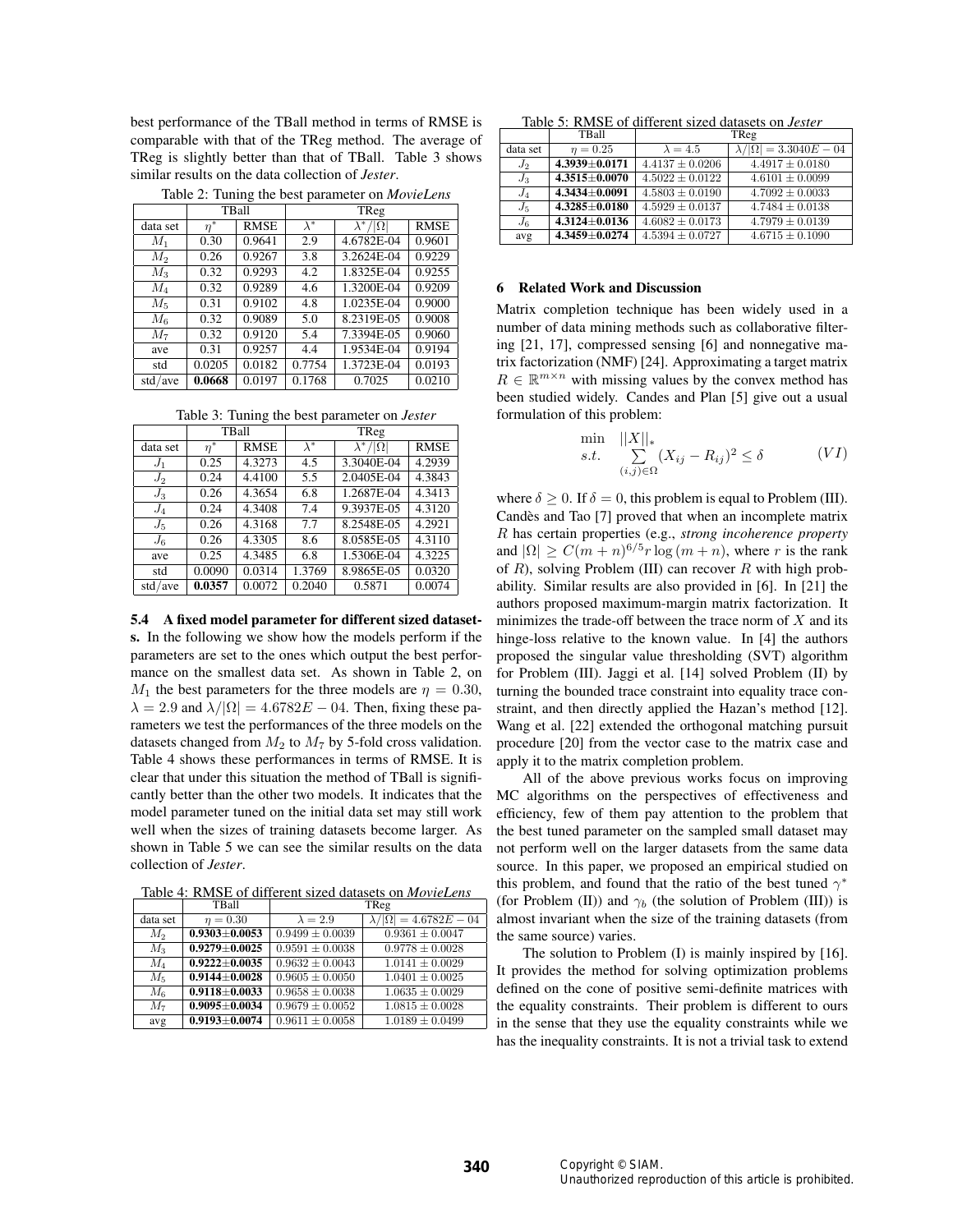the framework to handle the inequality constraints, and we also give the theoretical proof and empirical study on the correctness of the proposed method.

#### 7 Conclusion

In this paper, we proposed a first-order efficient solution for convex matrix completion problem based on trace-ball optimization. Specifically, we first proposed to change the original trace norm constraint into the problem of low-rank matrix factorization. Therefore, by searching in a ball space defined by the new trace constraint, the rank of new matrix can be self-determined such that the local minimum for matrix factorization is the global minimum for the original matrix completion task. Meanwhile, we explored the free parameter  $\gamma$  to control the model complexity of our approach in terms of how well it fits the training data. Moreover, we also empirically revealed that a variable  $\eta^*$  generated by  $\gamma$ is always stable with the increase of training data, which can help to speed up the tuning of optimal parameters for large matrices. Finally, we conducted extensive experiments on two real-world datasets. Experimental results clearly validate the effectiveness of the proposed approach.

#### Acknowledgements

This research was partially supported by grants from the National Science Foundation for Distinguished Young Scholars of China (Grant No. 61325010), the Natural Science Foundation of China (Grant No. 61403358), the Fundamental Research Funds for the Central Universities of China (Grant No. WK0110000042) and the Anhui Provincial Natural Science Foundation (Grant No. 1408085QF110). Ping Luo is supported by the National Natural Science Foundation of China (No. 61473274) and National 863 Program (No.2014AA015105).

#### References

- [1] FRANCIS BACH, JULIEN MAIRAL, AND JEAN PONCE, *Convex sparse matrix factorizations*, arXiv preprint arXiv:0812.1869, (2008).
- [2] STEPHEN POYTHRESS BOYD AND LIEVEN VANDENBERGHE, *Convex optimization*, Cambridge university press, 2004.
- [3] SAMUEL BURER AND RENATO DC MONTEIRO, *Local minima and convergence in low-rank semidefinite programming*, Mathematical Programming, 103 (2005), pp. 427–444.
- [4] JIAN-FENG CAI, EMMANUEL J CANDÈS, AND ZUOWEI SHEN, *A singular value thresholding algorithm for matrix completion*, SIAM Journal on Optimization, 20 (2010), pp. 1956–1982.
- [5] EMMANUEL J CANDES AND YANIV PLAN, *Matrix completion with noise*, Proceedings of the IEEE, 98 (2010), pp. 925–936.
- [6] EMMANUEL J CANDÈS AND BENJAMIN RECHT, *Exact matrix completion via convex optimization*, Foundations of Computational mathematics, 9 (2009), pp. 717–772.
- [7] EMMANUEL J CANDÈS AND TERENCE TAO, *The power of convex relaxation: Near-optimal matrix completion*, IEEE Transactions on Information Theory, 56 (2010), pp. 2053–2080.
- [8] MIRO DUDIK, ZAID HARCHAOUI, JÉRÔME MALICK, ET AL., *Lifted coordinate descent for learning with trace-norm regularization*, in AISTATS-Proceedings of the Fifteenth International Conference on Artificial Intelligence and Statistics-2012, vol. 22, 2012, pp. 327– 336.
- [9] ROBERT M FREUND, *Penalty and barrier methods for constrained optimization*, Massachusetts, Institute of Technology, (2004).
- [10] YONG GE, QI LIU, HUI XIONG, ALEXANDER TUZHILIN, AND JIAN CHEN, *Cost-aware travel tour recommendation*, in Proceedings of the 17th ACM SIGKDD international conference on Knowledge discovery and data mining, ACM, 2011, pp. 983–991.
- [11] KEN GOLDBERG, THERESA ROEDER, DHRUV GUPTA, AND CHRIS PERKINS, *Eigentaste: A constant time collaborative filtering algorithm*, Information Retrieval, 4 (2001), pp. 133–151.
- [12] ELAD HAZAN, *Sparse approximate solutions to semidefinite programs*, in LATIN 2008: Theoretical Informatics, Springer, 2008, pp. 306–316.
- [13] ROGER A HORN AND CHARLES R JOHNSON, *Matrix analysis*, Cambridge university press, 2012.
- [14] MARTIN JAGGI, MAREK SULOVSK, ET AL., *A simple algorithm for nuclear norm regularized problems*, in Proceedings of the 27th International Conference on Machine Learning (ICML-10), 2010, pp. 471–478.
- [15] CHARLES R JOHNSON, *Matrix completion problems: a survey*, in Proceedings of Symposia in Applied Mathematics, vol. 40, 1990, pp. 171–198.
- [16] MICHEL JOURNÉE, F BACH, P-A ABSIL, AND RODOLPHE SEPUL-CHRE, *Low-rank optimization on the cone of positive semidefinite matrices*, SIAM Journal on Optimization, 20 (2010), pp. 2327–2351.
- [17] YEHUDA KOREN, ROBERT BELL, AND CHRIS VOLINSKY, *Matrix factorization techniques for recommender systems*, Computer, 42 (2009), pp. 30–37.
- [18] SHIQIAN MA, DONALD GOLDFARB, AND LIFENG CHEN, *Fixed point and bregman iterative methods for matrix rank minimization*, Mathematical Programming, 128 (2011), pp. 321–353.
- [19] BRADLEY N MILLER, ISTVAN ALBERT, SHYONG K LAM, JOSEPH A KONSTAN, AND JOHN RIEDL, *Movielens unplugged: experiences with an occasionally connected recommender system*, in Proceedings of the 8th International Conference on Intelligent User Interfaces, ACM, 2003, pp. 263–266.
- [20] YAGYENSH CHANDRA PATI, RAMIN REZAIIFAR, AND PS KRISH-NAPRASAD, *Orthogonal matching pursuit: Recursive function approximation with applications to wavelet decomposition*, in Signals, Systems and Computers, 1993. 1993 Conference Record of The Twenty-Seventh Asilomar Conference on, IEEE, 1993, pp. 40–44.
- [21] NATHAN SREBRO, JASON RENNIE, AND TOMMI S JAAKKOLA, *Maximum-margin matrix factorization*, in Advances in Neural Information Processing Systems, 2004, pp. 1329–1336.
- [22] ZHENG WANG, MING JUN LAI, ZHAOSONG LU, WEI FAN, HASAN DAVULCU, AND JIEPING YE, *Rank-one matrix pursuit for matrix completion*, in Proceedings of the 31st International Conference on Machine Learning (ICML-14), JMLR Workshop and Conference Proceedings, 2014, pp. 91–99.
- [23] LE WU, ENHONG CHEN, QI LIU, LINLI XU, TENGFEI BAO, AND LEI ZHANG, *Leveraging tagging for neighborhood-aware probabilistic matrix factorization*, in Proceedings of the 21st ACM international conference on Information and knowledge management, ACM, 2012, pp. 1854–1858.
- [24] HENGSHU ZHU, ENHONG CHEN, HUI XIONG, KUIFEI YU, HUAN-HUAN CAO, AND JILEI TIAN, *Mining mobile user preferences for personalized context-aware recommendation*, ACM Trans. Intell. Syst. Technol., 5 (2014), pp. 58:1–58:27.